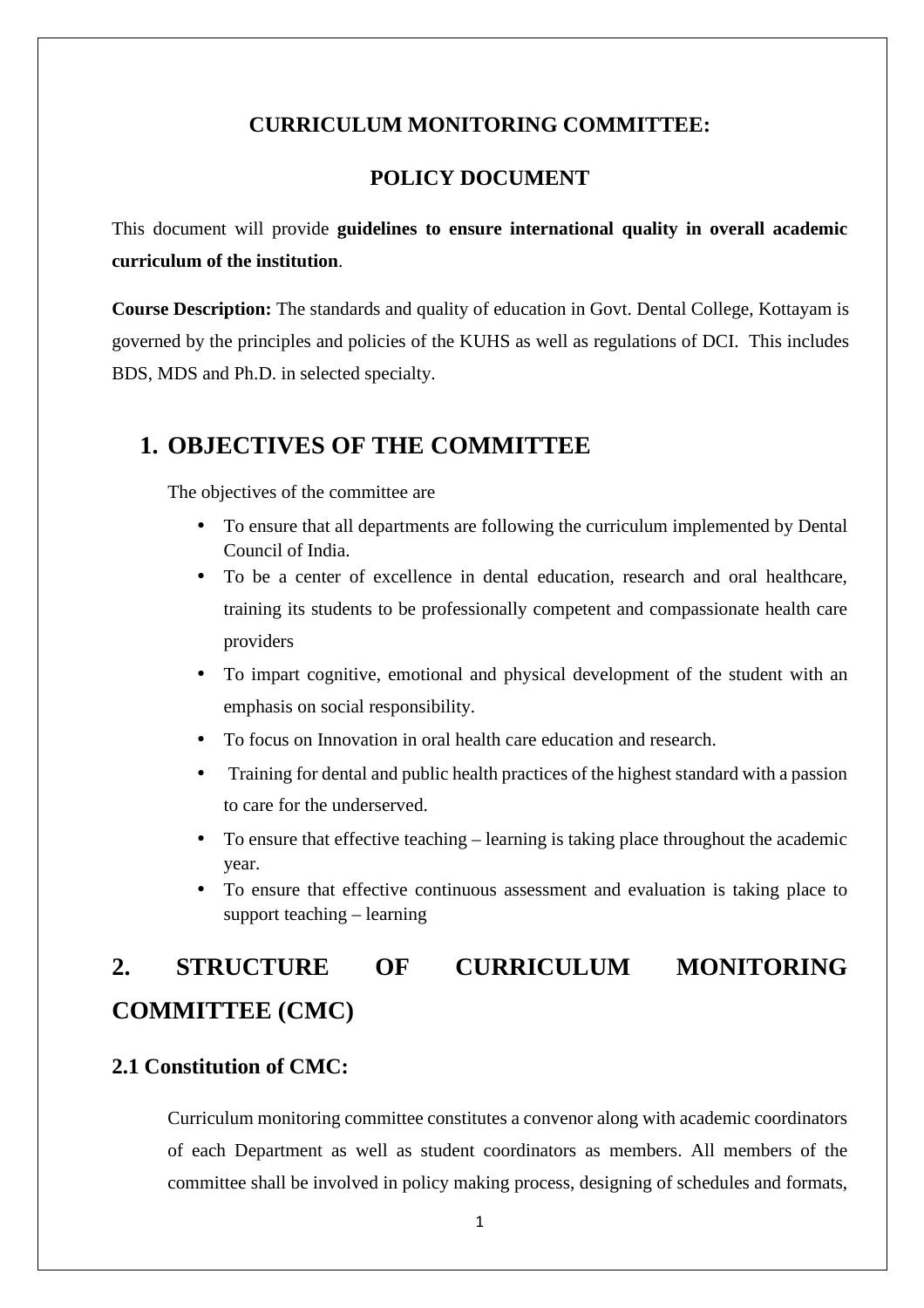customising the formats for their respective departments, monitoring of academic processes defined. All heads of departments should support the committee members in implementation of policy. All faculty members, class teachers and mentors shall be the pillars of the committee in achieving quality academics.

#### **2.2 Roles and Responsibilities of Committee Members**

#### **2.2.1. Coordinator of Committee:**

- Preparation of SOP of curriculum monitoring committee as per the guidelines of KUHS  $\&$ DCI..
- Conducting meetings regularly with all members to plan and monitor the curriculum related activities based on the prepared SOP.
- Timely release of common formats for master plan, unit plan and lesson plan at least one week prior to start of academic year.
- Continuous monitoring of curriculum related activities.
- Informing non-conformities to heads of departments and principal regularly.
- Proposing corrective measures.
- Preparation of minutes of meeting and circulating to respective members.

#### **2.2.2 Members:**

- Attending meetings conducted by the co-coordinator of the committee.
- Assisting the coordinator of the committee in preparation of SOP of curriculum monitoring committee as per the guidelines of KUHS & DCI.
- Reporting the monitoring status to coordinator of the committee.
- Customizing the common formats of master plan, unit plan and lesson plan to the respective department and should be submitted to the coordinator of the committee at least one week prior to start of academic year.
- Periodic monitoring of attendance of students of all classes and reporting to the coordinator after discussion with head of the department.

# **3. FUNCTIONING OF CURRICULUM MONITORING COMMITTEE**

The Institution ensures effective curriculum planning, delivery and evaluation through a welldefined process as prescribed by the respective regulatory councils and the affiliating University.

### **3.1. Rules and guidelines**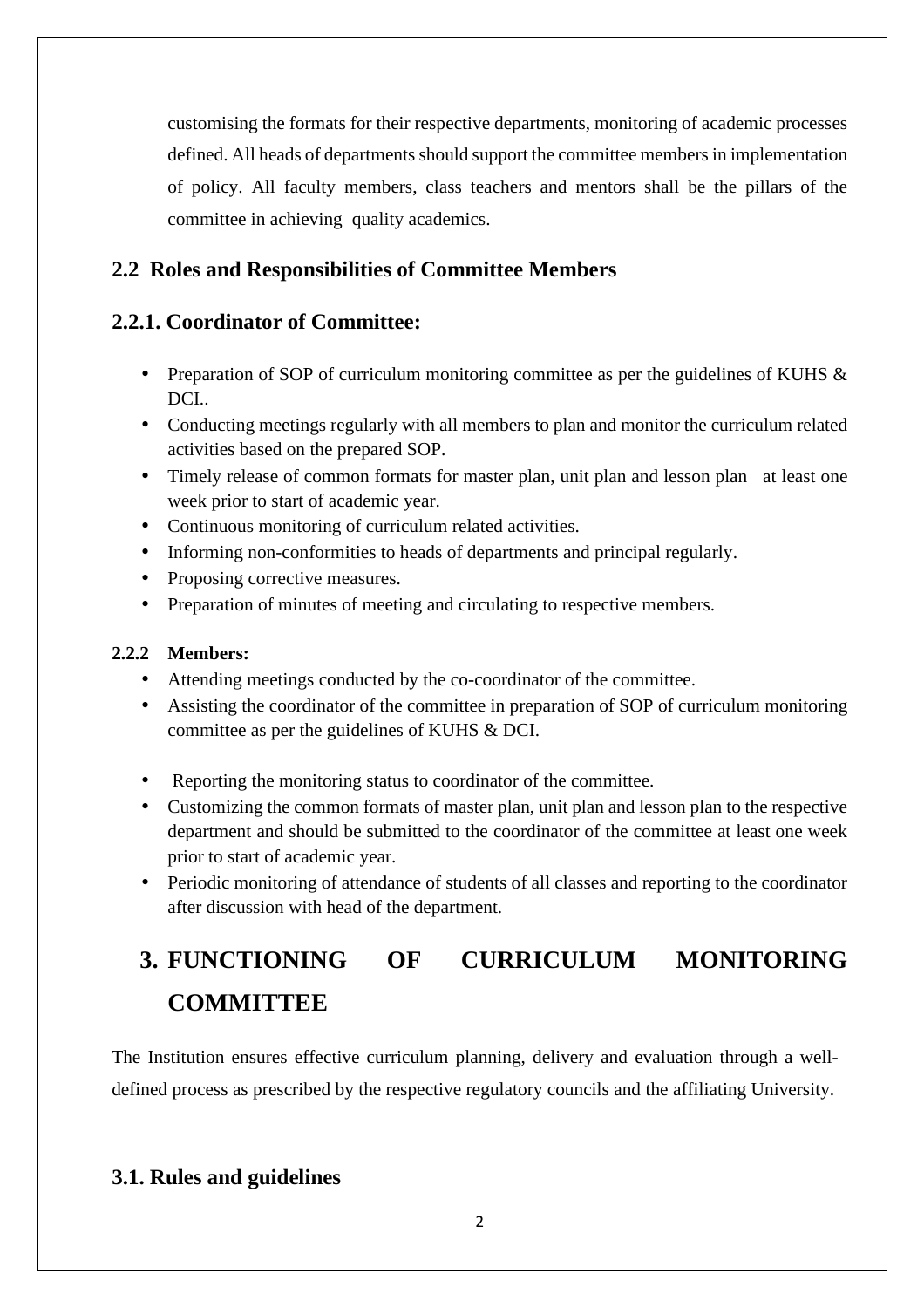- It is mandatory to attend the meetings conducted by coordinator by all committee members.
- It is expected that no member schedule any other activity during meeting hours.
- First meeting to be conducted 15 days before the start of academic year to discuss the planning of academic activities.
- Conduction of meetings at regular intervals throughout the academic year for planning and monitoring activities.
- Conveying the monitoring schedules to departments well in advance to enable the departments to be ready with their preparations.
- Timely release of all formats to departments
- Following the hierarchy of the committee while communicating the messages within and outside the committee.
- In absence of coordinator of committee, the next senior faculty of the committee will take care of activities of academic planning and monitoring committee.
- Monitoring the curriculum as per the schedules conveyed to departments at various stages of the academic year
- Proper maintenance of all records.
- Regular class visits to ensure attendance of students / conduction of lecture / practical as per schedule.

#### **3.2 Periodic Meeting of the curriculum monitoring Committee**

- The committee will meet periodically to plan and monitor the curriculum
- An objective assessment of the ongoing academic programs from all the Departments will be made.
- Each Head of the Department must ensure that the academic programs are planned, implemented and documented in a manner envisaged in the regulations and syllabus of KUHS&DCI.
- Appropriate steps will be taken to rectify the defects and inadequacies if any.
- The minutes of the meeting will be prepared and circulated among the HODS.

## **4. CURRICULUM PLANNING, DESIGN AND DEVELOPMENT**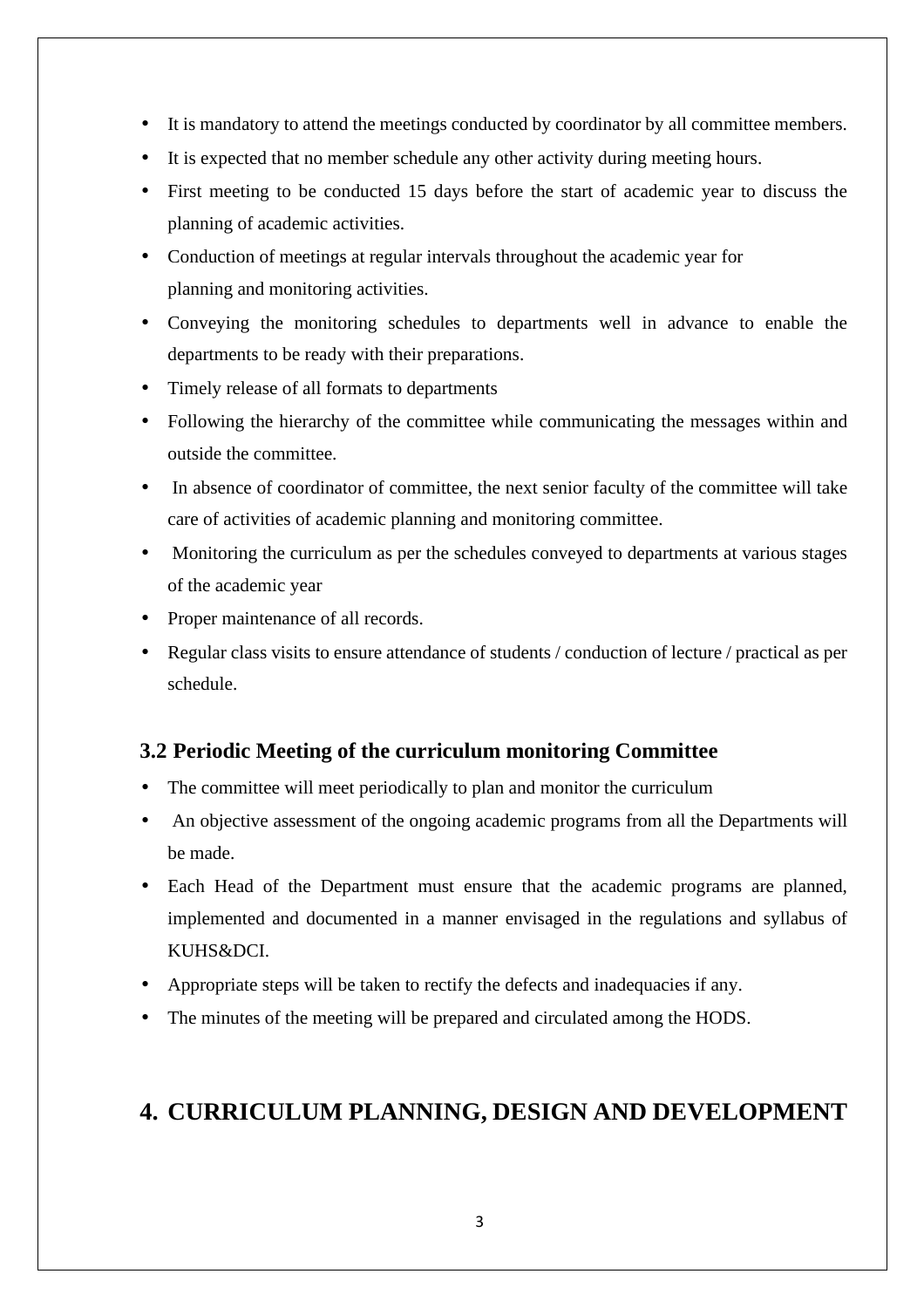#### **4.1. Curriculum Planning:**

- $\triangleright$  Innovation in oral healthcare education and research is reflected in various innovative teaching methodologies like vertical integration of Under-Graduate (UG) and Post-Graduate (PG) programs
- $\triangleright$  Monthly lesson plans are designed by individual departments. After consultations within the faculty, the topics to be delivered along with lesson plans are displayed in the notice boards of respective Departments.
- The involvement in Public Oral Health is made sure through Community Outreach Oral Health Programs by conducting regular dental health checkup and treatment camps in the region as well as through its five Satellite centers.
- $\triangleright$  Workshop on Research Methodology and Bio-Statistics shall be conducted regularly every year for first year postgraduate students to encourage research aptitude and to design minor research projects and enhance the quality of selection in dissertation topics. Undergraduate and Postgraduate Students shall be encouraged to attend Conferences and Workshops and present scientific papers, posters and table clinics.
- $\triangleright$  Postgraduate students shall be encouraged to publish research in journals of repute; e-library facility is provided in the college central library for the students. Besides, the institution shall organizes programs and reinforces issues like gender sensitization, environment sustainability, human values and professional ethics by organizing guest lectures and other programs periodically.

#### **4.2 Curriculum Design and development**

- $\triangleright$  The institution follows a systematic process in the design, development and revision of the curriculum under the guidance of Kerala University of Health Science (KUHS)and under the framework of Dental Council of India's (DCI) guidelines.
- $\triangleright$  The institution recognizes the importance of achieving global competencies in fulfilling oral healthcare needs of our society. This is possible through regular curricular modifications and enrichment.
- $\triangleright$  The faculty of various specialties are rotational members of the undergraduate and post graduate board of studies at the KUHS and participate in their respective meetings. The institution gives its suggestions to the university and the DCI on the revision of the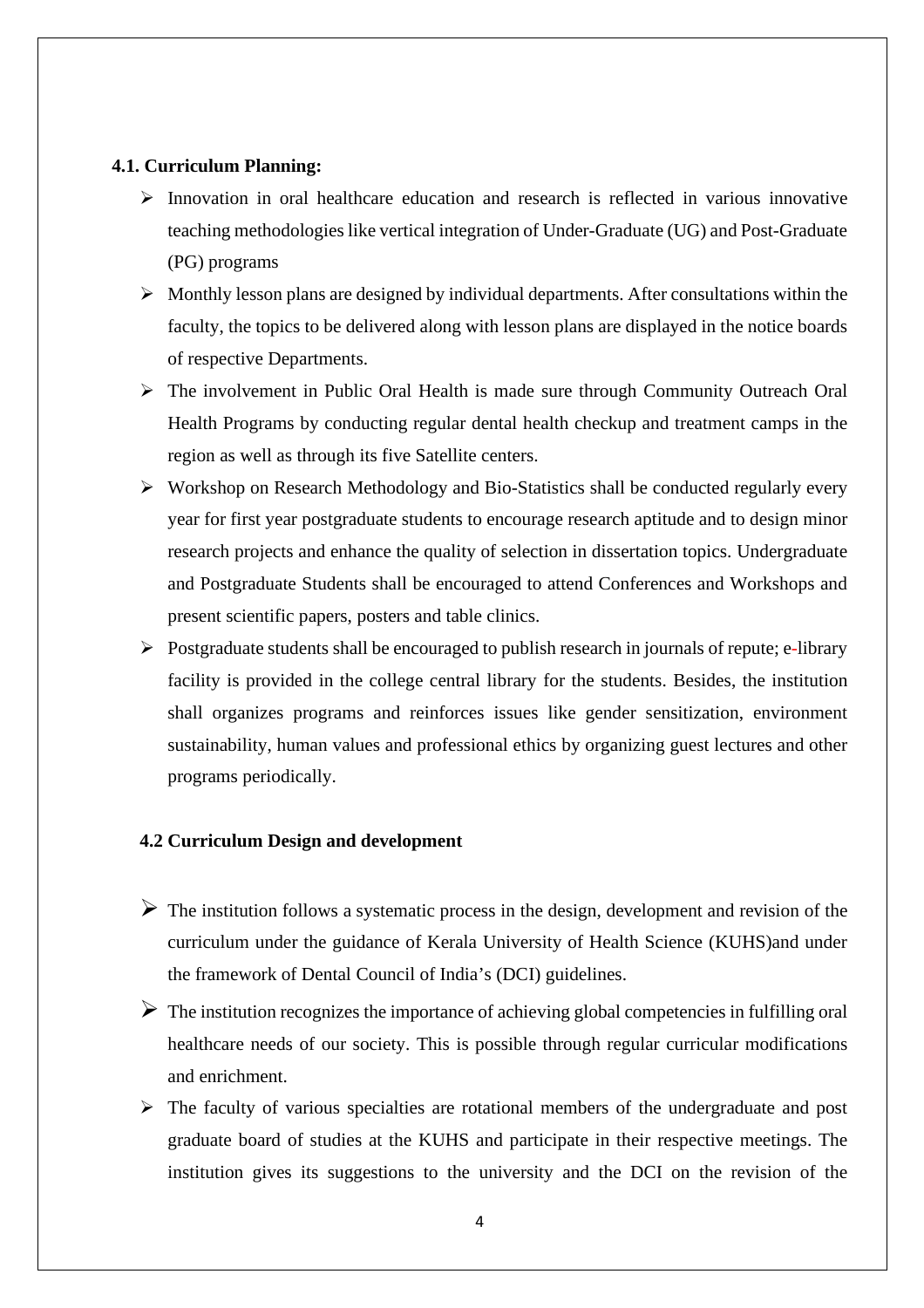curriculum from time to time. Based on need assessment to expose/educate the students on comprehensive patient care who manage the oral health care needs of the patients.

- $\triangleright$  Student performance and student feedback at the end of each marker point in addition to feedback from the faculty are used for further curricular revision. The feedback obtained from national and international faculty participating in guest lectures, workshops, conferences and seminars are also analysed and used for curricular revision.
- $\triangleright$  The 3rd, 4th BDS and Internship curriculum includes training in rural/urban areas/ satellite centers and school dental camps, palliative care which help the student to identify and address the oral health care needs of the community, in addition to training the school teachers and parents, to spread the message of proper maintenance of oral health.
- $\triangleright$  During the compulsory rotating internship the students enhance their clinical skills. There is a structured program in communication skills, practice management and ethical practices. CDE, workshops, webinars, hands-on, visit to prominent dental clinics and dental laboratory to be exposed to the high end practices and practice management are held to enhance the competency of the student before graduating to treat a patient independently after graduation.
- $\triangleright$  The institution is actively involved in curriculum development based on the feedback system in which regular feedback on curriculum is taken from the students, faculty, educationists, community, dental personnels and other stakeholders. which is regularly analyzed by the head of the departments and suggestions put forth to the IQAC of the institution. The IQAC after in-depth consideration of the feasibility and the possible benefits of the proposed changes forwards it to the university through the institution head.
- $\triangleright$  Lectures on communication, doctor patient relationship, code of ethics, confidentiality, common malpractices, research ethics, patient record maintenance and sterilization prior to their entry into clinics at the 3rd BDS level are conducted.

#### **4.3 Curriculum Enrichment methods:**

- *Innovation* Various innovative steps in the areas of curriculum enrichment and patient care have been initiated by integrated seminars involving presentations on different aspects of a topic by undergraduate and post graduate students. An evidence based approach is adopted to discuss the latest scientific information on the subject, which forms the basis for group discussions/Journal reviews and common seminars.
- *Employability* The institution regularly organizes lectures, CDE programs and hands on courses/ workshops on clinical topics, career guidance, entrepreneurship and practice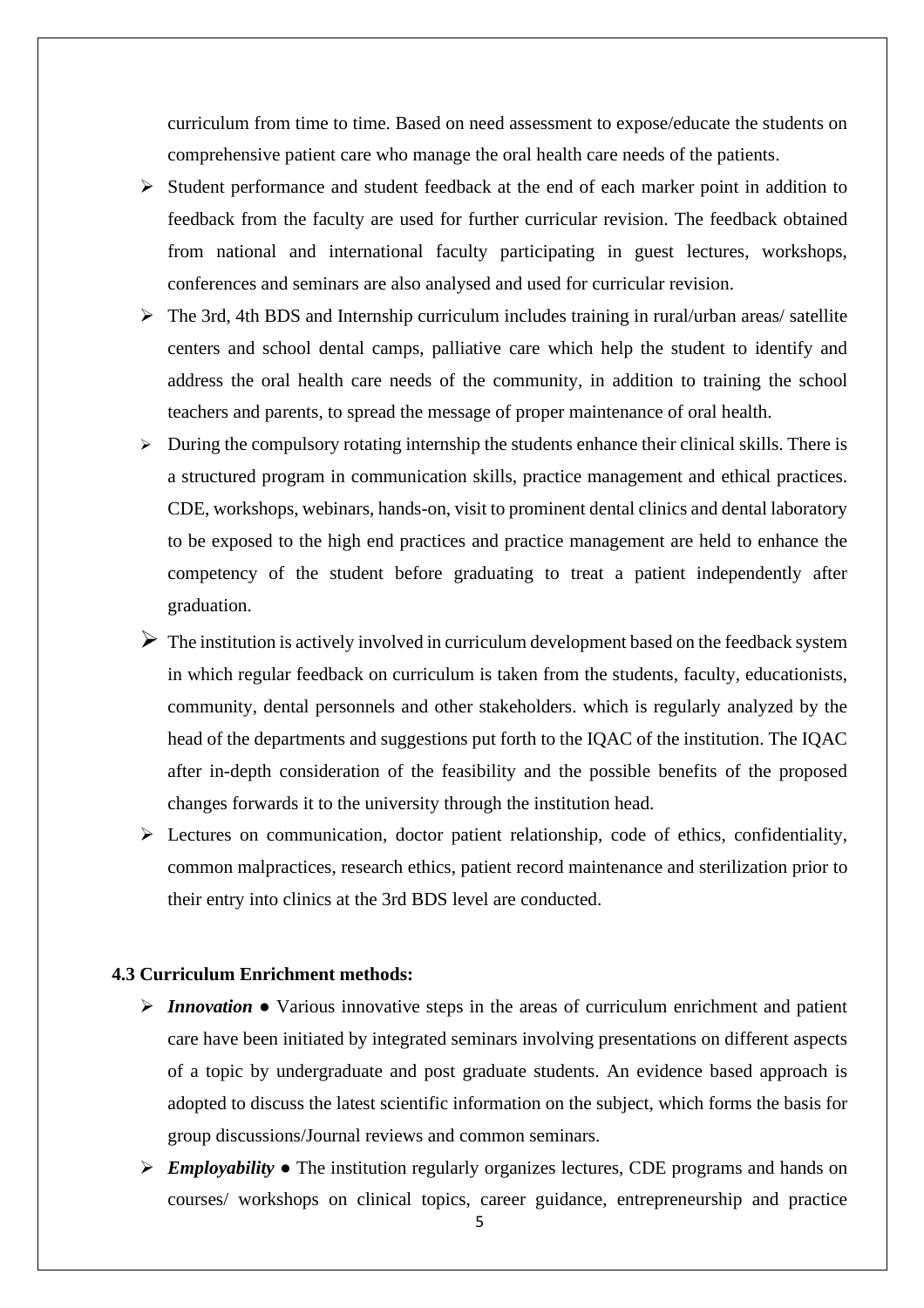management. These programs upgrade the knowledge and skills of the students to enhance self-employability, job opportunities and promote group practice employment avenues.

- *Professional skills and competencies* The continuing dental education programs which includes seminars, symposia, guest lectures, webinars, workshops and comprehensive oral healthcare program help to enhance professional skills and competencies. The hands-on training, with didactic lectures, seminars, micro and macro-teaching and extensive clinical training with problem based learning, case discussions and clinical mentoring enhances the skills, making them competent.
- *Behavioral & Social Science*: An annual discourse by spiritual teachers, at the beginning of every year is held on campus. Institution has identified a psychologist for psychological management and counselling of students. At regular intervals lectures are held for the students on stress management so as to overcome the stress in day to day life.The Institution integrates cross-cutting issues relevant to gender, environment and sustainability, human values, health determinants, Right to Health and emerging demographic issues and Professional Ethics into the Curriculum as prescribed by the University / respective regulative councils.
- $\triangleright$  Medical Ethics / Bio Ethics An Institutional Ethics Review Committee (IERC) has been formed as per the guidelines of ICMR to grant permission to all research projects after diligent consideration. The IERC also monitors and oversees all institutional research projects in addition to the Institutional Research Recognition Committee.
- $\triangleright$  Ethics and human values are important dimensions of dental profession. The code of ethics prescribed by the regulatory bodies as well as professional association serves as a guiding spirit in distinguishing between right and wrong.
- $\triangleright$  The students also participate in tree plantation and are given orientation about the topics on environment sustainability like preservation of water and rational use of environment resources.
- $\triangleright$  The college identifies crosscutting issues and incorporates one or more standalone programs. The college promotes gender equity in curriculum and in extracurricular activities for both staff and students
- $\triangleright$  The college strictly follows government rules for disposal of biomedical wastes. Colour coding is available for segregation before disposal.